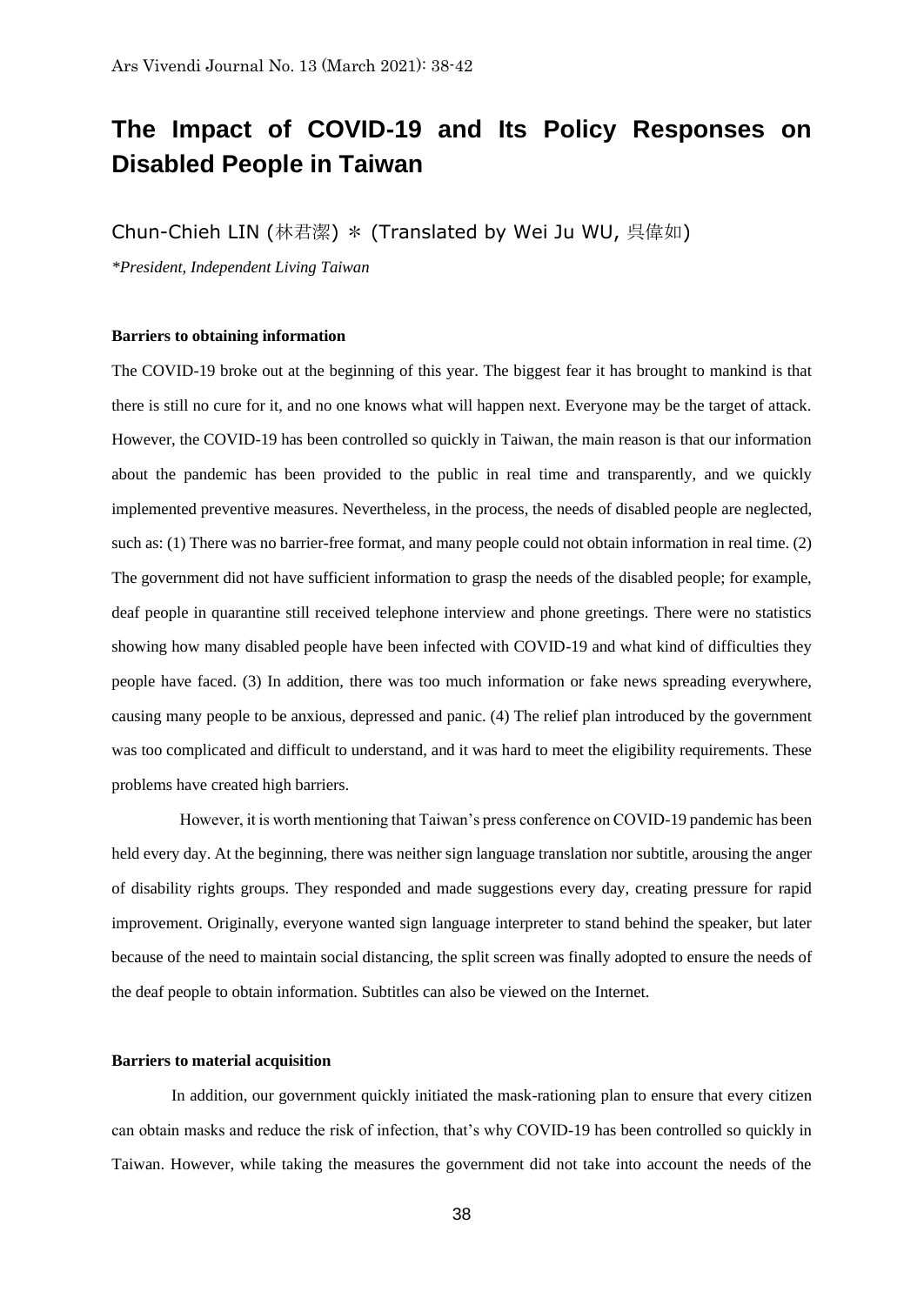disabled people. Most of the pharmacies and stores that sell masks and consumers' goods are not barrier-free for the disabled people to enter. They often took hours to find a shop that was accessible and barrier-free, but the masks and supplies have already sold out. For some the disabled people or the elderly, it is difficult to obtain masks and supplies through the Internet or using apps. For the disabled people, not only is the barrier-free environment very important, but also personal assistants are needed to help them buy daily necessities and pandemic prevention supplies. However, the personal assistant service hours were severely insufficient, making it difficult for some disabled people to go shopping. In addition, the lack of barrier-free transportation in rural areas has made the situation worse. During the pandemic, prices have soared, especially the prices of masks, alcohol, and thermometers were 5 to 10 times higher than usual, putting a huge burden on the economically disadvantaged. Many problems have existed for a long time. The COVID-19 has highlighted the insufficiency of barrier-free environment and related service policies for the disabled people.

#### **Difficulties in community life and institutional services**

 The domestic care manpower has already been very insufficient in Taiwan and became scarcer when the pandemic broke out. It has also become more difficult for foreign caregivers to come to Taiwan. Many disabled people need regular consultation or rehabilitation, which was interrupted due to the pandemic. Visits to institutions providing residential services were prohibited, causing residents in the institutions to be isolated from the outside world. In addition, the families of the disabled people who were worried that they might be infected prohibit the disabled people from going out. In order to prevent the pandemic, the government issued an order to maintain a social distance of 1.5 meters, but what should be done for the disabled people who need personal assistance and caregivers? The government mandated that everyone needs to wear a mask in certain places, but there was no alternative plan or reasonable accommodation for the disabled people who are not able to wear masks or need to read lip language, so that many of them have had difficulties with daily living activities.

#### **Barriers to economic income**

 Many disabled people are poor because they are jobless, peddling goods on street, or need financial support from their families. The pandemic has made them and their families have no income and cannot afford living expenses and high costs welfare services. We believe that most disabled people pay more for living expenses than ordinary people, and their livelihood must be ensured during the pandemic.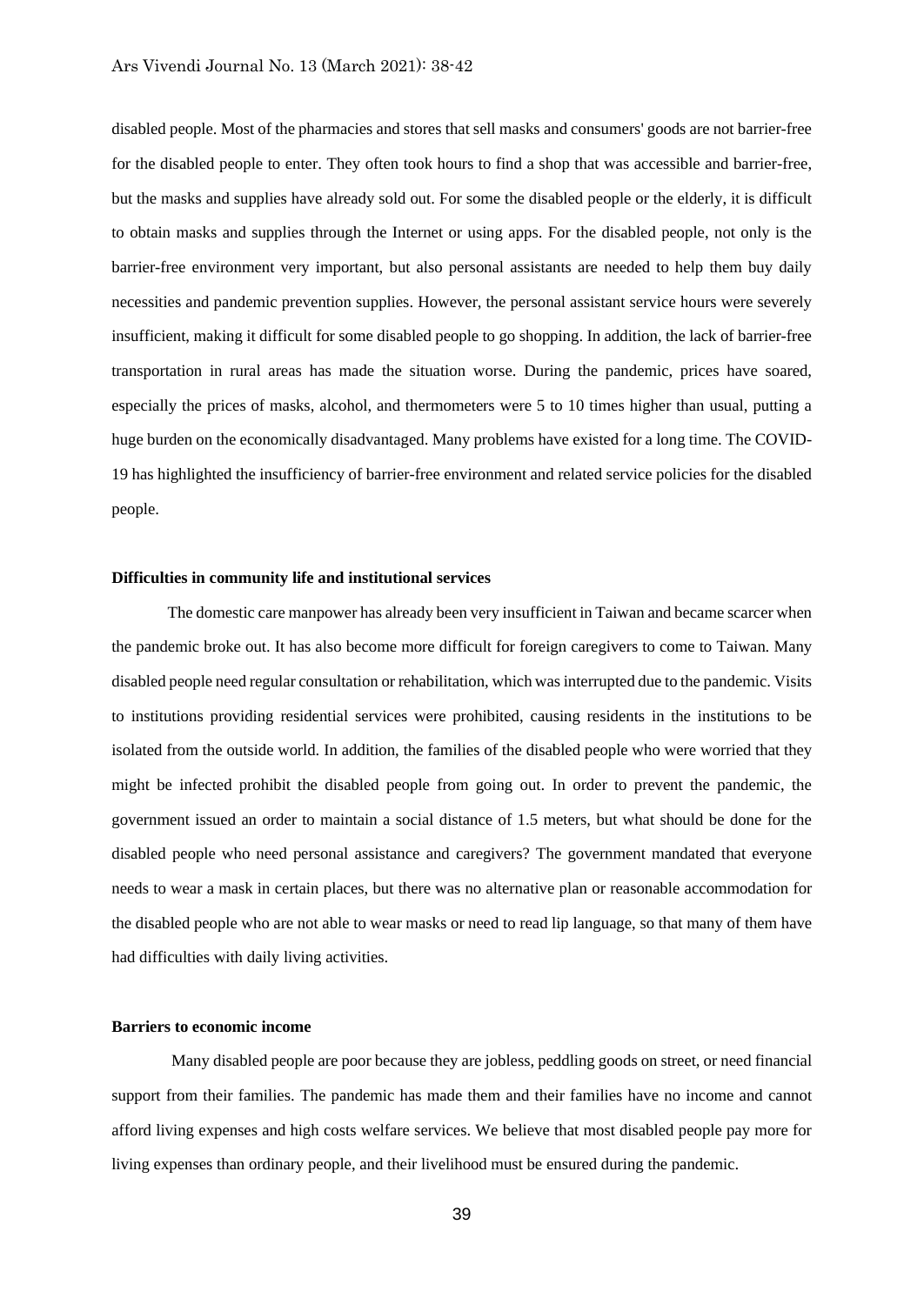### **Actions during the pandemic**

At the end of March, we began to collect the information about the plight of disabled people, present it to the public and the government, and participate in academic research on the impact of COVID-19 on the disabled people. We have also participated in international seminars, symposiums, received media interviews, and published the relevant information about Taiwan on the internet to let the world know about our plight, hoping to urge the domestic government to take it seriously and make some changes. We have translated foreign information, in the hope that would be useful as reference. In addition, we have raised money to buy masks and food and send them to those in need, and sent masks and protective raincoats to foreign partner groups.

We hope that the government must actively deliver masks to those in need, provide information in barrier-free format and improve the accessibility of the medical environment by taking various initiatives and actions. The government has accepted our request and made reasonable accommodation to the work of the disabled people in our organization during the pandemic, so that they can work from home. This was not allowed before and at that time the government ordered us to go out to work in the office, otherwise the grant for the entire year would be cancelled.

 In addition, during the pandemic, Ms. Wang Xuezhen (汪雪真)who is a severe disabled people, was quarantined, and her experience highlighted the fact that barriers are everywhere in medical environment. She was forced to sleep in a wheelchair and go to the toilet under the ward monitor because there was no barrier-free restroom and transfer lift in the ward. After she was discharged from the hospital, she spent 6 hours blocking the minister's way at the station and handed out her petition to him in person. As a result, the minister made a promise: the government shall subsidize the labor costs of people with disabilities when they are quarantined and make a budget to build barrier-free wards and assistive equipment. We are currently tracking the progress of follow-up implementation.

## **Changes due to the pandemic**

The outbreak of COVID-19 has caused people to have many common experiences and understandings, such as the discrimination and exclusion experienced by medical personnel or people infected with COVID-19, the experience of people being isolated, unable to go out or wanting to work but unable to work for earning money, and the experience of inconvenience to life and work. All these have